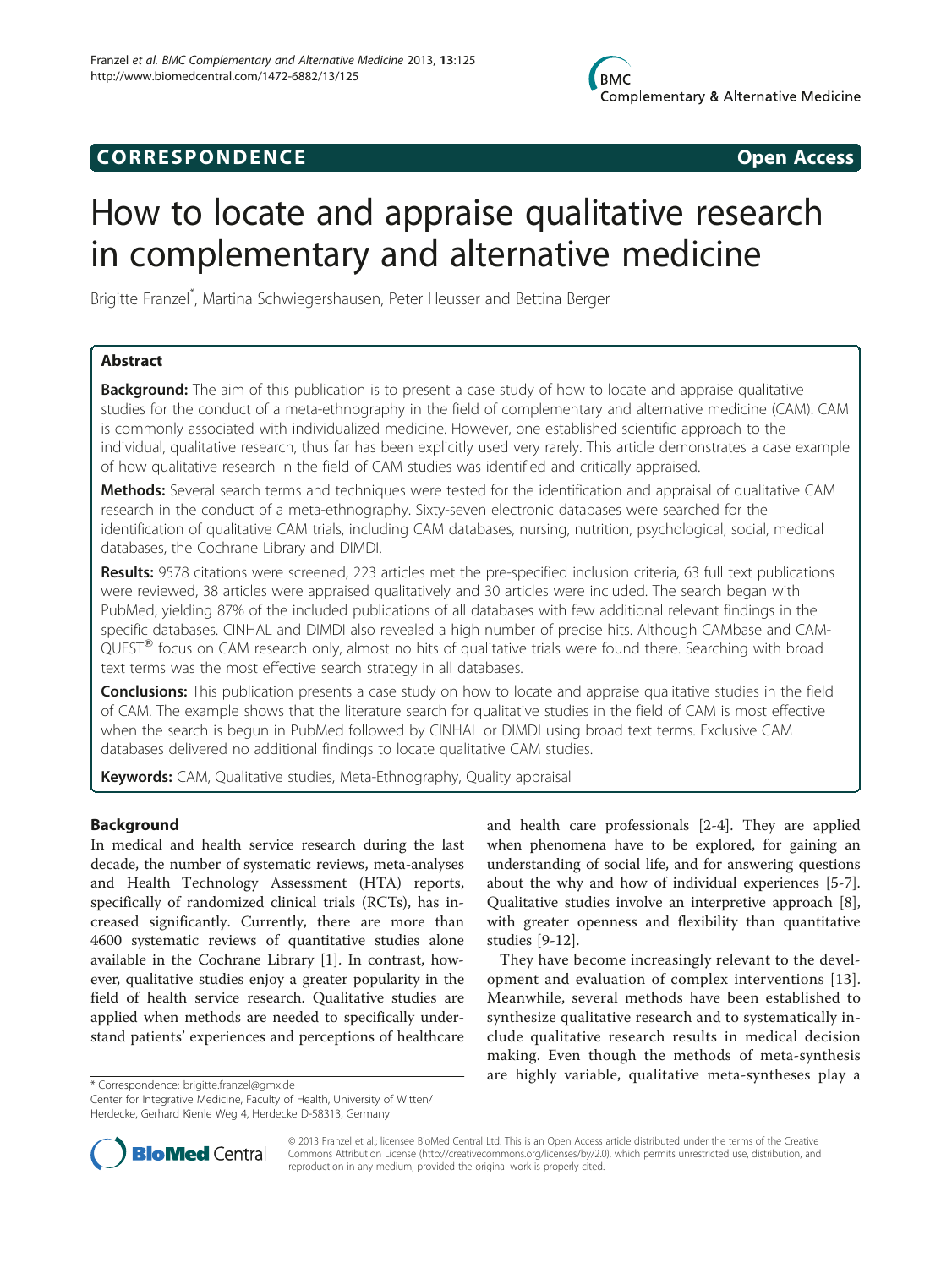tients' perspectives [[14](#page-9-0)].

Typically, medical and health service studies, including CAM research, use quantitative methods. While RCTs may be effective in determining the outcome of a treatment's efficacy and safety on features of a disease, qualitative studies in CAM do not exert much influence in natural science research. However, the nature of clinical knowledge based on quantitative research methods is exposed to some limitations, for example, when phenomena or contexts of illness or health are to be investigated. Qualitative methods provide a more thorough approach for describing human behaviour [[5\]](#page-9-0). In the context of CAM, qualitative studies allow a deeper understanding of subjectivity and complexity within human experience, turning them into a powerful tool for increasing our knowledge of important processes within CAM [\[5](#page-9-0),[15](#page-9-0)]. As the randomized controlled trial eliminates such additional or contextual factors methodologically, its feasibility for the evaluation of whole systems and individual aspects of human beings is limited. Hence, the methods of qualitative research can ideally be applied as a conceptual frame for "whole systems research" [[16\]](#page-9-0). In summary, the value of the qualitative inquiry in CAM research lies in the in-depth understanding of complex individual details that are not captured by standardized methods [[17,18\]](#page-9-0). However, there are specific challenges when conducting metasyntheses including comprehensive literature searches in the CAM field as well as in the field of qualitative research. A quick search in PubMed is not considered adequate and may result in the introduction of bias into the findings of a review, and therefore more databases are needed for comprehensive searches [\[19](#page-9-0)]. The current PubMed CAM filter has several non-specific search terms that contribute to the lack of specificity of search output and that identify some irrelevant studies as "CAM", such as plant-derived compounds in chemotherapy [[20\]](#page-9-0). Specialized CAM databases may here provide the highest sensitivity and precision [\[19](#page-9-0)]. While searches in CAM are complex to begin with, the search for qualitative research adds still more challenges [\[21,22](#page-9-0)]. Qualitative research represents various research methodologies, including ethnography, phenomenology, grounded theory and narrative analysis, which might hinder retrieval depending on the database [\[23](#page-9-0)]. Qualitative systematic reviewers are therefore urged to search the literature systematically in an expansive manner and to enhance transparency of the complex literature search process by giving thorough explanations of their search strategies [[21,24,25\]](#page-9-0). Over and above that, when it comes to the appraisal of qualitative studies, there is an on-going methodological debate about appropriate appraisal tools. A large range of different checklists are available in the literature

[[4](#page-8-0)[,11,12,23,26-31\]](#page-9-0). The major differences are caused by the diversity of aims in educational, psychological, social and health disciplines. Furthermore, many reasons exist for the variety of different quality appraisals in qualitative research. For example, checklists have been adapted from quantitative criteria [\[12\]](#page-9-0), have been an attempt to reply to the scepticism and distrust of qualitative work [\[32](#page-9-0)], and were created in competition for research funds [[32\]](#page-9-0). In addition, as the world is often socially constructed and not compatible with objective standards, sui generis criteria or criteria idiosyncratic to specific studies were formulated, [[10,11,33,34\]](#page-9-0). Finally, controversy has been caused by fundamental epistemological orientations [[33](#page-9-0)] or checklists have been added with new criteria such as fairness, ethics, and saturation [[34](#page-9-0)]. Numerous instruments exist and some checklists are yet to be validated or are not yet commonly used in practice.

The purpose of this publication is therefore to illustrate the process by which a literature search for a qualitative research synthesis in the CAM field was performed and to give an example of how a checklist was selected to appraise the retrieved studies. The underlying research topic was the concept of individualized medicine from the perspective of patients using CAM. There are only a few publications about qualitative research synthesis in CAM [[35-38\]](#page-9-0). The CAM meta-ethnographies published so far have mainly focused on one treatment modality or on one indication. In this article, we outline a working example of how qualitative research in the field of various CAM treatments and indications can be conducted and which type of quality appraisal can be applied. Our case study in retrieving "qualitative studies" in "CAM" for a meta-synthesis has to our knowledge not previously been reported.

# Methods

The current study was performed in the context of our research topic "concepts of individualized medicine from the perspective of patients using CAM". We performed a comprehensive literature search and appraisal for a meta-synthesis with qualitative studies. Qualitative studies reveal that the concept of individualized medicine is part of the common expectation of patients approaching CAM practitioners. Therefore, we expected detailed ideas about individualized medicine among patients using CAM. We searched for qualitative studies asking for patients' reasons for seeking CAM therapies. We approached the research topic with a detour of searching for patients' reasons for CAM use to find patients' expectations of individualized medicine. The project included three sequences: 1. Systematic literature search and appraisal of selected publications of qualitative studies that investigated patients' reasons for seeking CAM therapies; 2. Conduct of the meta-ethnography following Noblit and Hare's [\[39](#page-9-0)] method to synthesize the key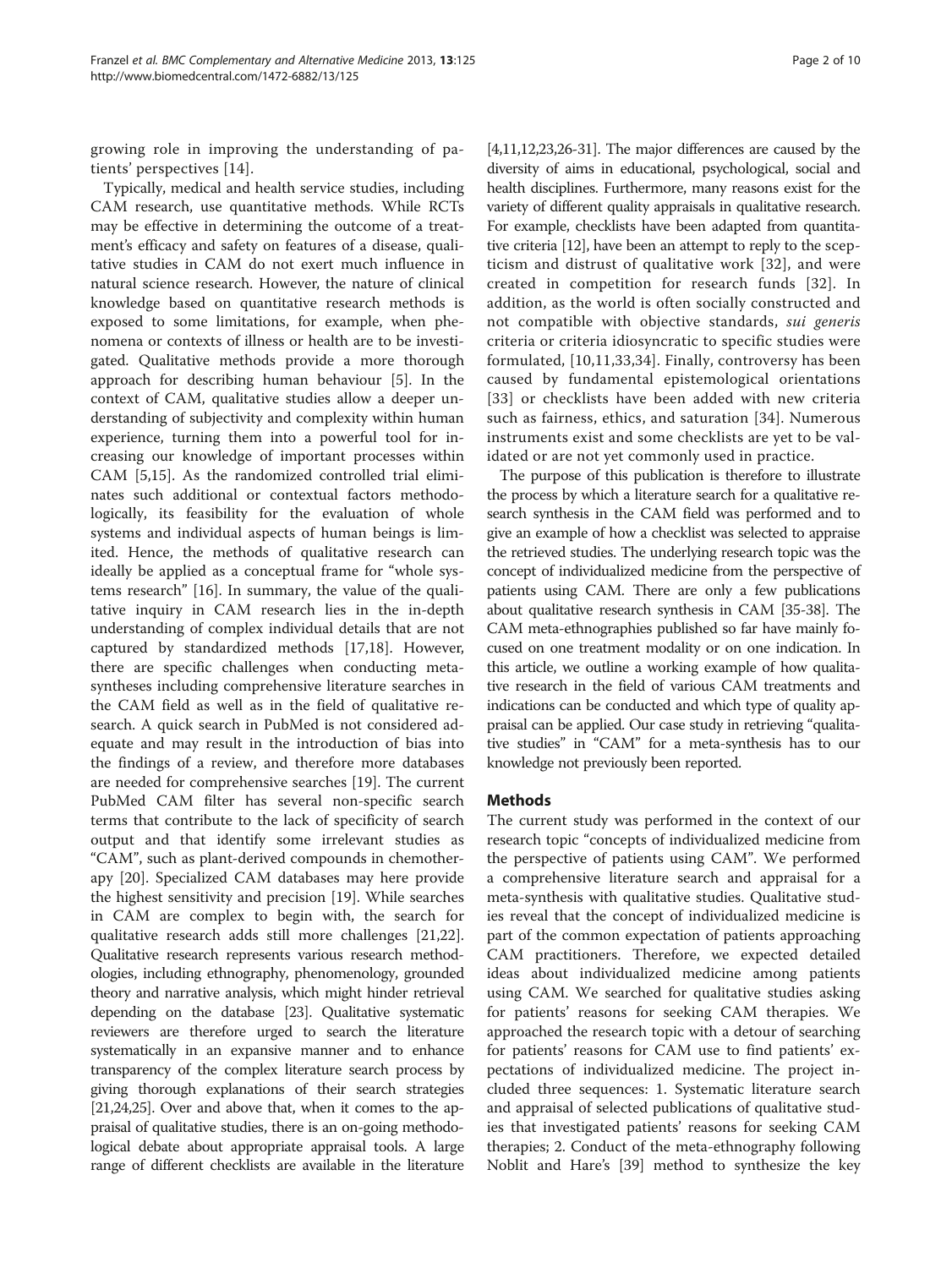concepts of why patients are using complementary medicine; and 3. Interpretation of patients' concepts of individualized care.

#### Search methods

Sixty-seven electronic databases were systematically searched with a publication time frame between 1980 (we did not expect substantial qualitative research on CAM before 1980) and July 2011. The searches were performed in medical, social science, psychology, nutrition and complementary medicine databases to ensure that various CAM modalities and all aspects of patients' reasons for seeking CAM were covered. We looked at the literature searching techniques of The Cochrane Qualitative Methods Group [[40](#page-9-0)]. In our current literature search, several diverging techniques were applied in the beginning of the search to ensure that the resulting hits were highly comprehensive and that no studies were disregarded for the planned synthesis. Moreover, differing search terms were tested to achieve higher sensitivity for the retrieval of all potentially relevant studies. The databases that were included in the literature search, the search terms and search techniques are summarized in the first section of Table 1. The different techniques were not applicable for every database and had to be adjusted accordingly. During the search process, we tested whether specific key words that are usually used in qualitative research methodologies (e. g., "grounded theory", "ethnography"), or broad-based text terms such as "qualitative research", "qualitative study" and "interviews" either in thesaurus or free-text termini could be

utilized (Table 1). Since the search "patients' concepts of individualized medicine who are using CAM" revealed no findings, we approached the research topic with the detour of searching with different terms for patients' reasons for seeking CAM as listed in Table 1. Additionally, we tested a string set of either multiple qualitative research search terms or "patients' reasons" (OR "patients' concepts" OR "patients' expectations" OR "motivation" OR "attitude to health") terms. The string sets were then interconnected with the broad terms "CAM" or "complementary and alternative medicine" AND "qualitative research" to identify relevant studies (Table 1). The literature search involved two members of the research group (BB, BF) with the help of a librarian/information specialist. The study selection was performed according to predetermined inclusion and exclusion criteria (Table [2\)](#page-3-0). The determination and decision about the inclusion or exclusion of articles was initially conducted with the selected abstracts and thereafter using the full article. The full publications were read and a decision was made regarding which articles would be suitable for the qualitative appraisal in a joint session of same two members (BB, BF) of the research team. Reliability issues were addressed and resolved by discussion. The search and selection procedure was repeated in July 2011 again by one researcher (BF) to ensure that none of the relevant papers had been omitted.

#### Quality assessment of selected qualitative studies

According to the Cochrane Qualitative Methods Group, the review teams should use a critical appraisal

| <b>Databases</b> | API-on©, CAMbase, CAM-QUEST®, CINAHL, Cochrane Library, DIMDI, GREENPILOT, Heclinet, MedPilot, PubMed, Psyndex, PsynINFO,<br>Sinbad, Somed, DIMDI included EMBASE, GLOBAL Health, Derwent Drug File, NHS Economic Evaluation Database, MEDLINE, ISTPB<br>+ ISTP/ISSHP, Derwent Drug File for PSYNDEX, SciSearch, Adis, Newsletters, Deutsches Ärzteblatt, SOMED, Social SciSearch, AnimAlt-<br>ZEBET, ETHMED, Thieme-Verlagsdatenbank, PsycINFO, BIOSIS Previews, HECLINET, Thieme-Verlagsdatenbank PrePrint, AMED, CAB<br>Abstracts, Health Technology Assess. Database, gms, Cochrane Centr. Reg. of Contr. Trials, CCMED, Hogrefe-Verlagsdatenbank u.<br>Volltexte, gms Meetings, EMBASE Alert, Cochrane Datab. of Syst. Rev. Karger-Verlagsdatenbank, IPA, DAHTA-Datenbank, Krause &<br>Pachernegg Verlagsdatenbank, Derwent Drug Backfile, MEDIKAT, Database of Abstracts of Reviews of Effects |  |  |  |  |  |
|------------------|------------------------------------------------------------------------------------------------------------------------------------------------------------------------------------------------------------------------------------------------------------------------------------------------------------------------------------------------------------------------------------------------------------------------------------------------------------------------------------------------------------------------------------------------------------------------------------------------------------------------------------------------------------------------------------------------------------------------------------------------------------------------------------------------------------------------------------------------------------------------------------------------------|--|--|--|--|--|
|                  | GREENPILOT included AGRIS, AGRICOLA, BMELV, BfR (Risikobewertung), CC GREEN, CC MED, DissOnline, Econis, ELFIS, Ernährung.<br>Umwelt. Agrar., FLI (Tiergesundheit), IPB (Pflanzenbiochemie), IPK Gatersleben (Kulturpflanzen), JKI (Kulturpflanzen), MEDLINE,<br>Medizin. Gesundheit., MRI (Ernährung und Lebensmittel), SSG Küsten- und Hochseefischerei, SSG Veterinärmedizin (TiHo),<br>UBA-OPAC und ULIDAT, UFORDAT                                                                                                                                                                                                                                                                                                                                                                                                                                                                              |  |  |  |  |  |
| Search terms     | Complementary and alternative medicine                                                                                                                                                                                                                                                                                                                                                                                                                                                                                                                                                                                                                                                                                                                                                                                                                                                               |  |  |  |  |  |
|                  | (1a) Complementary and alternative medicine OR (1b) CAM OR (1c) complementary medicine OR (1d) alternative medicine                                                                                                                                                                                                                                                                                                                                                                                                                                                                                                                                                                                                                                                                                                                                                                                  |  |  |  |  |  |
|                  | Oualitative research terms                                                                                                                                                                                                                                                                                                                                                                                                                                                                                                                                                                                                                                                                                                                                                                                                                                                                           |  |  |  |  |  |
|                  | (2a) qualitative research OR (2b) qualitative studies OR (2c) interviews OR (3) [exploratory OR grounded theory OR content analysis<br>OR focus groups OR ethnographyl                                                                                                                                                                                                                                                                                                                                                                                                                                                                                                                                                                                                                                                                                                                               |  |  |  |  |  |
|                  | Patient decision making terms (only in PubMed, CINHAL and GREENPILOT)                                                                                                                                                                                                                                                                                                                                                                                                                                                                                                                                                                                                                                                                                                                                                                                                                                |  |  |  |  |  |
|                  | (4) reasons OR (5) [concepts OR patient expectations OR motivation OR attitude to health OR patient communication OR health<br>knowledge OR patient acceptance of health care OR patient participation OR physician-patient relations OR professional-patient<br>relations OR socioeconomic factors]                                                                                                                                                                                                                                                                                                                                                                                                                                                                                                                                                                                                 |  |  |  |  |  |
|                  | <b>Search strategy</b> (1) AND (2); (1) AND (2) OR (3); (1) AND (2) OR (3) AND (4); (1) AND (2) OR (3) AND (4) OR (5)                                                                                                                                                                                                                                                                                                                                                                                                                                                                                                                                                                                                                                                                                                                                                                                |  |  |  |  |  |

#### Table 1 Meta-syntheses search strategy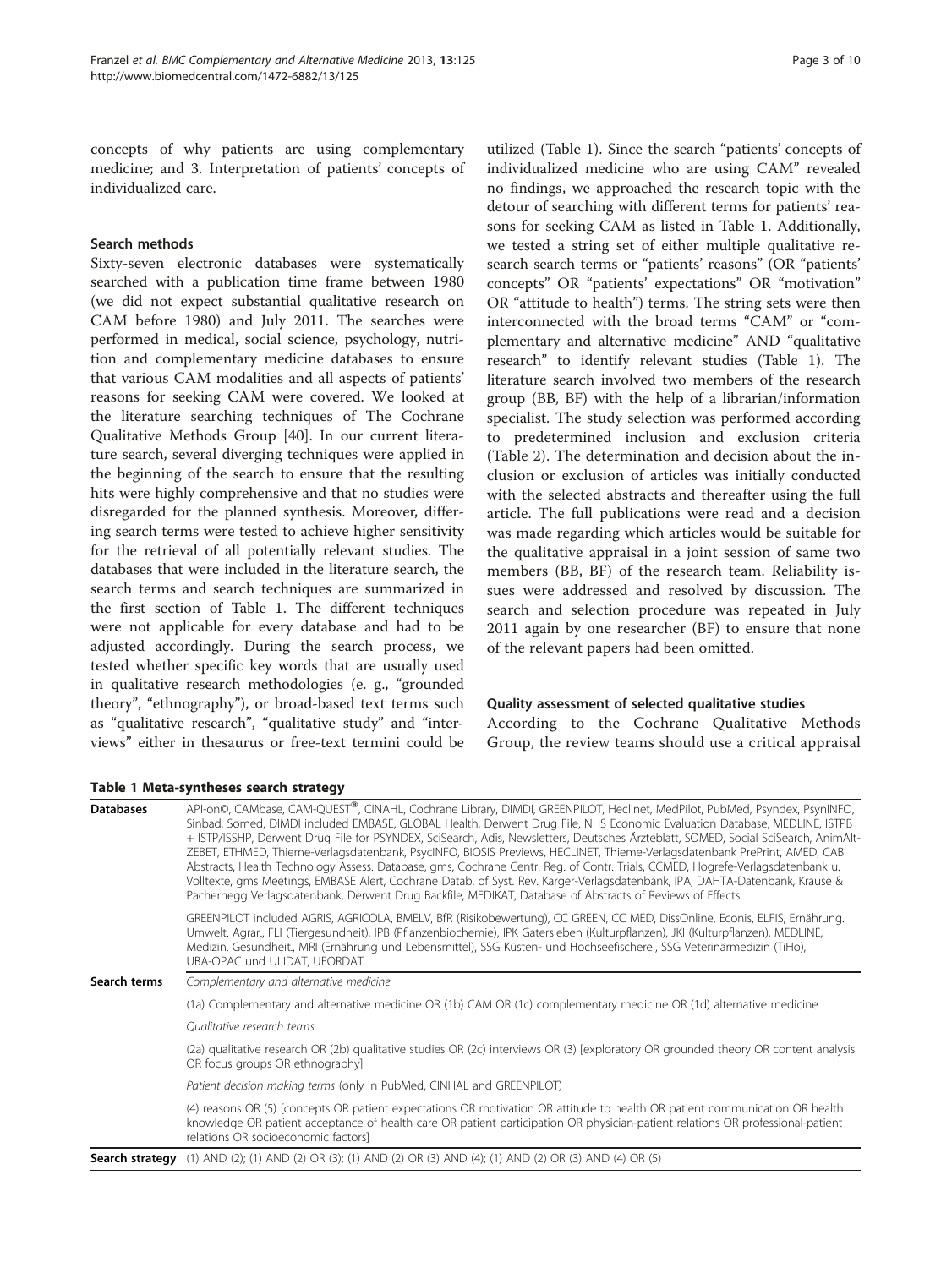<span id="page-3-0"></span>Table 2 Inclusion and Exclusion criteria

| Inclusion criteria:                            | <b>Exclusion criteria:</b>                                 |
|------------------------------------------------|------------------------------------------------------------|
| Qualitative studies with patients              | Qualitative studies with therapists                        |
| Ethnographies                                  | Perspectives of teaching personnel                         |
| Grounded Theory                                | Quantitative questionnaire studies                         |
| Content analysis                               | Mixed-Method studies with mainly quantitative studies      |
| Peer reviewed Journals                         | Surveys                                                    |
| Published in English or German                 | Observational studies                                      |
| All ethnic groups                              | Review and theory papers, study design, secondary analysis |
| Reasons for CAM                                | Randomized trials and outcome studies                      |
| Motivation to use CAM                          | HTA quantitative reviews                                   |
| Patient perceptions of integrative medicine    | Studies of patients' information seeking of CAM            |
| Patient perceptions of individualized medicine | Studies with conditions of CAM use                         |
| Patient / Therapist relation or interaction    | Studies about questions of when and how CAM is used        |
| Studies 1980-2011                              | Editorials                                                 |
|                                                | Socioeconomic data analyses                                |

instrument that is underpinned by a multi-dimensional concept of quality in research and hence includes items to assess quality according to several domains, including quality of reporting, methodological rigour and conceptual depth and breadth [\[41\]](#page-9-0). In an attempt to find a standard checklist, the literature was searched in detail for the different checklists for qualitative research. Already published meta-synthesis examples were reviewed to see which critical appraisal check list had been used. Again, the variety here was large and almost every single meta-ethnography used a different non-validated or self-made checklist. Keeping this variety in mind and discovering that there was no standard checklist for performing meta-synthesis, the research team selected the checklists of CASP, Cohen & Crabtree, and the German checklists of Steinke and of Behrens and Langer in a narrow stage-by-stage selection [\[23](#page-9-0),[26](#page-9-0)-[28](#page-9-0)].

Based on the widespread tradition of qualitative research in Germany, especially of qualitative research evidence based on the field of nursing, we decided to use the checklist of Behrens and Langer from the University of Halle [[26\]](#page-9-0). As nursing science is a patient-oriented discipline, this checklist was most congruent with our research question and also added newer criteria such as saturation. The checklist was tested for feasibility by the qualitative research colloquium prior to the assessment. The nursing background, the 12 main questions and the assisting sub-questions were beneficial for our research question in CAM research. Table [3](#page-4-0) lists the translated standardized questions from the checklist of Behrens and Langer and the number of (+)s indicates where the included studies fulfilled the criteria [[42](#page-9-0)]. The checklist from Behrens and Langer was adjusted using other validated checklists from the literature [\[28,31,43](#page-9-0)]. Apart from the Behrens and Langer checklist questions, three core criteria that were repeatedly found in almost all German checklists and in the validated checklists were also added as comprehensive general questions: openness, inter-subjective validity and reflexivity [\[10-12](#page-9-0)]. These additional questions were added for an overall judgement for the appraisal of the included publications. The appraisal was performed by two researchers (MS, BB) involving a third co-reviewer (BB) in case of discrepancies. The appraisal group did not set criteria for the assignment of the grades. An inter-rater agreement for grades 1–6 was not possible. Thus we used nominal scales (+) and (−) to ensure a common scale and a clear assignment for the inter-rater agreement. For example, saturation was existent  $(+)$  or not  $(-)$ , and the questions were open  $(+)$  or not  $(-)$ . However, the grades were helpful to keep an overview of the overall quality of the 30 appraised articles (papers were rejected when the score was higher than 3.5). Reliability testing was performed through a communicative exchange at any one third of the appraised studies and we counted the concordance between both appraisals with  $(+)$  and  $(-)$ .

# Results

# Database findings of qualitative CAM research Search terms

This article demonstrates a case study of how qualitative research in the field of CAM studies was identified and critically appraised. The results of the main search strategies that were feasible for all selected databases are shown as a comparison in Table [4.](#page-4-0) Searching with "broad terms" was the most effective procedure. The search strategies with the terms "qualitative research",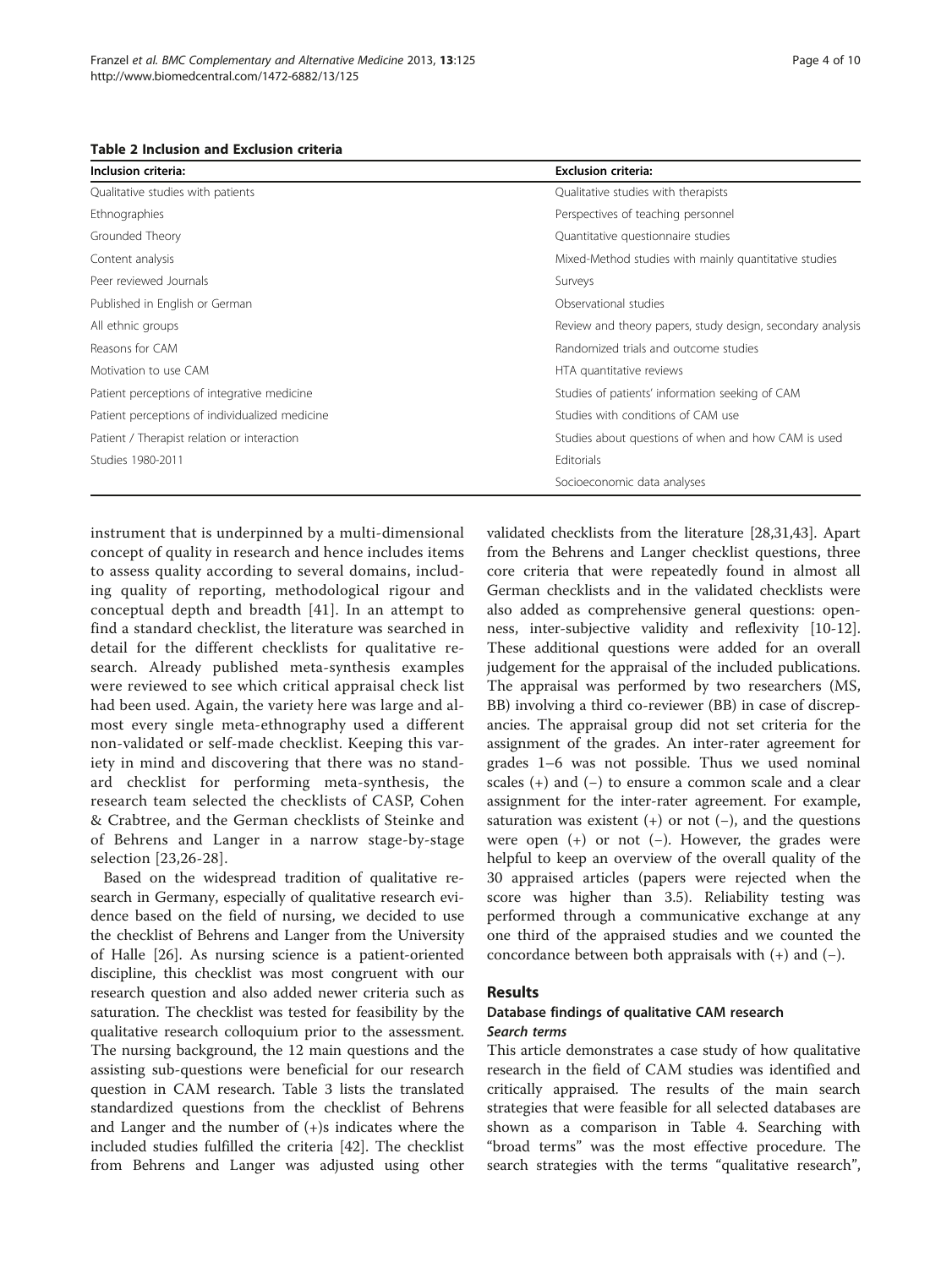| <b>Question:</b> |                                                                                                                  | Number of included studies with $(+)$ : |  |
|------------------|------------------------------------------------------------------------------------------------------------------|-----------------------------------------|--|
| 1.               | Is the research question clearly formulated?                                                                     | 27                                      |  |
| 2.               | Which qualitative design was selected and was a reason given?                                                    | 27                                      |  |
| 3.               | Was a literature review performed?                                                                               | 16                                      |  |
| 4.               | Were the participants adequately selected and the population clearly defined and was the<br>selection justified? | 29                                      |  |
| -5.              | Were the participants and their environment and also the researchers sufficiently described?                     | 14                                      |  |
| 6.               | Was the data collection method described in detail?                                                              | 24                                      |  |
| 7.               | How was the data analysis performed?                                                                             | 28                                      |  |
| 8.               | Was the data collection conducted until saturation had been reached?                                             | 17                                      |  |
| 9.               | Are the results comprehensive, plausible and coherent?                                                           | 28                                      |  |
| 10.              | Were the results confirmed?                                                                                      | 23                                      |  |
| 11.              | Do the results help my own practice to better understand the participants in their settings?                     | 30                                      |  |
| 12.              | Are there concrete possibilities to transfer the findings to other settings?                                     | 28                                      |  |
|                  | Added by the general questions:                                                                                  |                                         |  |
| А.               | Openness                                                                                                         | 6                                       |  |
| В.               | Intersubjective validity                                                                                         | 14                                      |  |
| C                | Reflexivity                                                                                                      | 8                                       |  |

<span id="page-4-0"></span>Table 3 Translated questions according to checklist of Behrens and Langer with number of studies achieving criteria (+)

"qualitative studies" and "interview" combined with "complementary and alternative medicine" were the only strategies that could be applied similarly for all databases. Specific MeSH (Medical Subject Heading) terms or methodological index terms that aid the identification of qualitative research ("exploratory", "grounded theory", "content analysis", "focus groups" and "ethnography")

provided no additional results and delivered numerous false hits. Applying longer search strings with the intersection of different kinds of terms of "qualitative study" with "CAM" and with "patients' reasons" terms turned out to be impossible in some databases. The databases revealed zero or numerous non-relevant hits, and therefore these could not be applied as a search strategy. In

#### Table 4 Search results when applying broad terms

|                                         | (Qualitative<br>research) | <b>CAm</b> | (Complementary<br>and alternative<br>medicine) | (Qualitative<br>research) AND<br><b>CAM</b> | (Qualitative research) AND<br>(Complementary and Alternative<br>Medicine) | Number of included<br>publications in meta-<br>ethnography (precision) |
|-----------------------------------------|---------------------------|------------|------------------------------------------------|---------------------------------------------|---------------------------------------------------------------------------|------------------------------------------------------------------------|
| PubMed                                  | 61.067                    | 25.339     | 4.194                                          | 259                                         | 157                                                                       | 26                                                                     |
| MedPilot                                | 233.402                   | 178.706    | 15.423                                         | 960                                         | 1.441                                                                     |                                                                        |
| Cochrane<br>library                     | 662                       | 86         | 321                                            | 14                                          |                                                                           | $\mathbf{0}$                                                           |
| CAMbase                                 | 349                       | 183        | 280                                            |                                             | 0                                                                         | $\mathbf 0$                                                            |
| CAM-<br>$\mathsf{QUESTION}^\circledast$ | 1                         | 15.856     | 43                                             |                                             | 0                                                                         | $\mathbf 0$                                                            |
| API-on©                                 | 16                        | 6          | $\Omega$                                       | $\mathbf 0$                                 | 0                                                                         | $\mathbf{0}$                                                           |
| CINHAL                                  | 7.061                     | 2.684      | 8.438                                          | 31                                          | 46                                                                        |                                                                        |
| GreenPilot                              | 265.822                   | 255.664    | 8.230                                          | 34.147                                      | 1.422                                                                     | $\mathbf{0}$                                                           |
| Heclinet                                | 7                         | $\circ$    | $\Omega$                                       | $\mathbf 0$                                 | 0                                                                         | $\mathbf{0}$                                                           |
| Psydoc                                  | 10                        | 33         | $\Omega$                                       | $\mathbf 0$                                 | 0                                                                         | $\mathbf{0}$                                                           |
| PsynINFO                                | 133                       | 3          | 20                                             | $\mathbf{0}$                                | 5                                                                         |                                                                        |
| Sinbad                                  | $\overline{2}$            |            |                                                | 0                                           | 0                                                                         | $\mathbf{0}$                                                           |
| Somed                                   | 65                        | 24         | 16                                             | $\mathbf 0$                                 | 0                                                                         | $\mathbf{0}$                                                           |
| <b>DIMDI</b><br>incl.<br>AMED           | 55.479                    | 87.008     | 14.725                                         | 191                                         | 187                                                                       |                                                                        |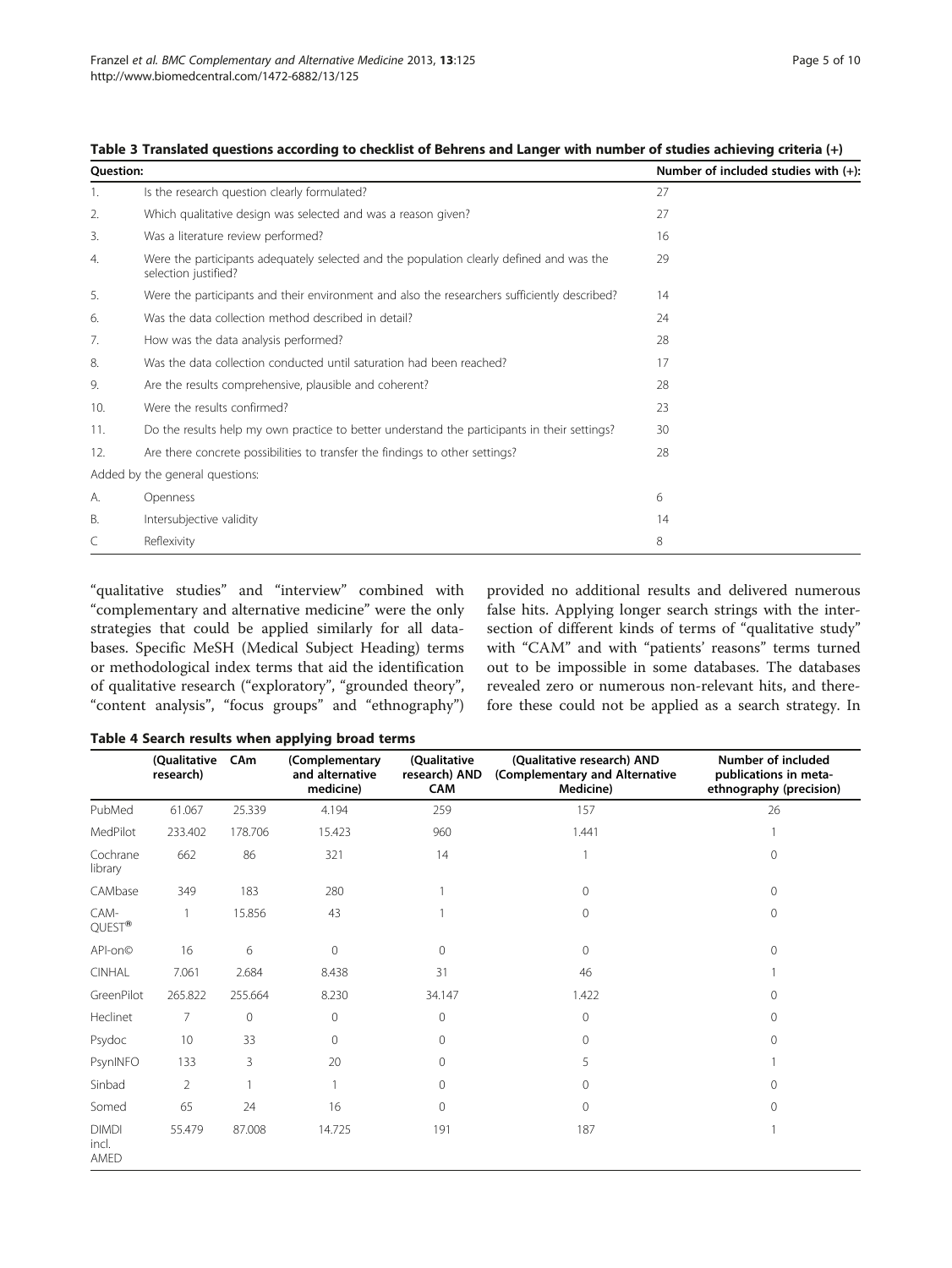some databases like GREENPILOT or MedPilot, longer strings yielded a high number of hits with no relevance to the research question. In addition, the search term "qualitative research" revealed numerous hits with very low relevance. Overall, the search strategies as shown in Table [4](#page-4-0) with broad search terms ("qualitative research" or "qualitative studies" or "interviews") AND ("complementary and alternative medicine") had the highest recall and precision. In most databases, the abbreviation term "CAM" and the search term "complementary therapies" resulted in a high number of hits with a very low precision and were therefore not suitable for the search. The specific CAM databases like CAMbase and CAM-QUEST® [[44,45\]](#page-9-0) delivered fewer hits than the medical or nursing databases. The search terms "CAM" or "complementary and alternative medicine" or "complementary medicine" or "alternative medicine" or "complementary therapies" pinpointed high specificity. In combination with "qualitative research", the hits were sparse. An important finding in our search strategy was that the specialized "CAM" databases yielded only one relevant title each.

#### Suitable databases

The database that supplied the highest yield was GREENPILOT [[46](#page-9-0)]. It is the virtual library for nutrition, environment and agriculture. GREENPILOT delivered multitudinous hits from the field of dentistry. Only a small number were relevant for the search project and many duplicates appeared in the matches, as sometimes the hits appeared up to four times. Although at first sight, GREENPILOT seemed to be a helpful database for the research question (with its scope for nutrition and environment including MEDLINE), it turned out to be less specific and helpful for the research question. Furthermore, MedPilot [[47](#page-9-0)] delivered the second most hits; however, there was low specificity and many duplications. As a result of the findings mentioned above, the last three search strategies from Table [4](#page-4-0) with the broad terms were analysed and duplicates were removed. The analyses for the relevant hits started with PubMed followed by Medpilot and the other databases as listed in Table [4](#page-4-0). Additional relevant hits that were not available in PubMed were found only in MedPilot, CINHAL, PsychINFO and DIMDI. CINHAL and DIMDI would have been the other suitable databases for starting the search, because the hits were also very precise. In CINHAL, the abstracts were also easily obtainable. When comparing sensitivity after applying the search terms "qualitative research" AND "complementary and alternative medicine", PsychINFO (20%) was the most effective, followed by PubMed (16%), CINHAL (2%), DIMDI (0.5%) and MedPilot (0.07%).

Overall, PubMed emerged to be the most suitable database for our research project, as the search with PubMed yielded 87% of the relevant included qualitative studies. The specificity was higher than in the other databases and abstracts could be screened easily with no admission rates. This made the search most efficient for our research question. The other databases that seem to be advisable for a research project on CAM and qualitative research are CINAHL, DIMDI (including PsycINFO®) and MedPilot (when only German publications are being searched).

A total of 9578 articles were found, duplicates were removed, and 3615 were screened on the basis of abstracts and titles. Sixty-three full publications were assessed for inclusion and exclusion criteria. Twenty-five publications were excluded after full text analysis and eight publications were excluded after the quality appraisal for reasons shown in Figure [1](#page-6-0). The included studies were carried out almost exclusively in the United States, the United Kingdom and Australia and most literature included studies of cancer patients (Table [5\)](#page-6-0). Because of the high number of included studies, a broad spectrum of patients from different countries using different CAM modalities could be obtained, and the research question could be answered more generally and not by dealing with special cases only.

# Results of the quality appraisal

The checklist of Behrens and Langer turned out to be a suitable tool of quality appraisal for the high volume of studies. The checklist was tested by the whole qualitative research group. With the detailed questions for the reviewers, it was possible to answer the standardized questions of Table [3](#page-4-0) consecutively and with structure as well as compare the results between reviewers. The standardized questionnaire helped the reviewers to go back and reflect on their personal notes continuously. Based on the standard approach promoted by the Cochrane Collaboration and by The Joanna Briggs Institute (JBI-QARI), two reviewers (MS, BF) independently appraised the data critically [[29](#page-9-0)] and reflected on any differences. The level of inter-rater agreement reached nearly 100% except for one case. In this case, one rater found that the questions were not open and that the data collection was oriented to the interests of that particular studied institution. This case was discussed and consensus reached with the third co-reviewer. As a show case, one excluded study was discussed in a joint colloquium meeting with the whole research group and the exclusion was confirmed. The monthly research colloquium consisted of 5–10 researchers of our institution in the field of CAM with backgrounds in medicine, psychology, philosophy and nutrition science research as well as qualitative research. Most researchers are performing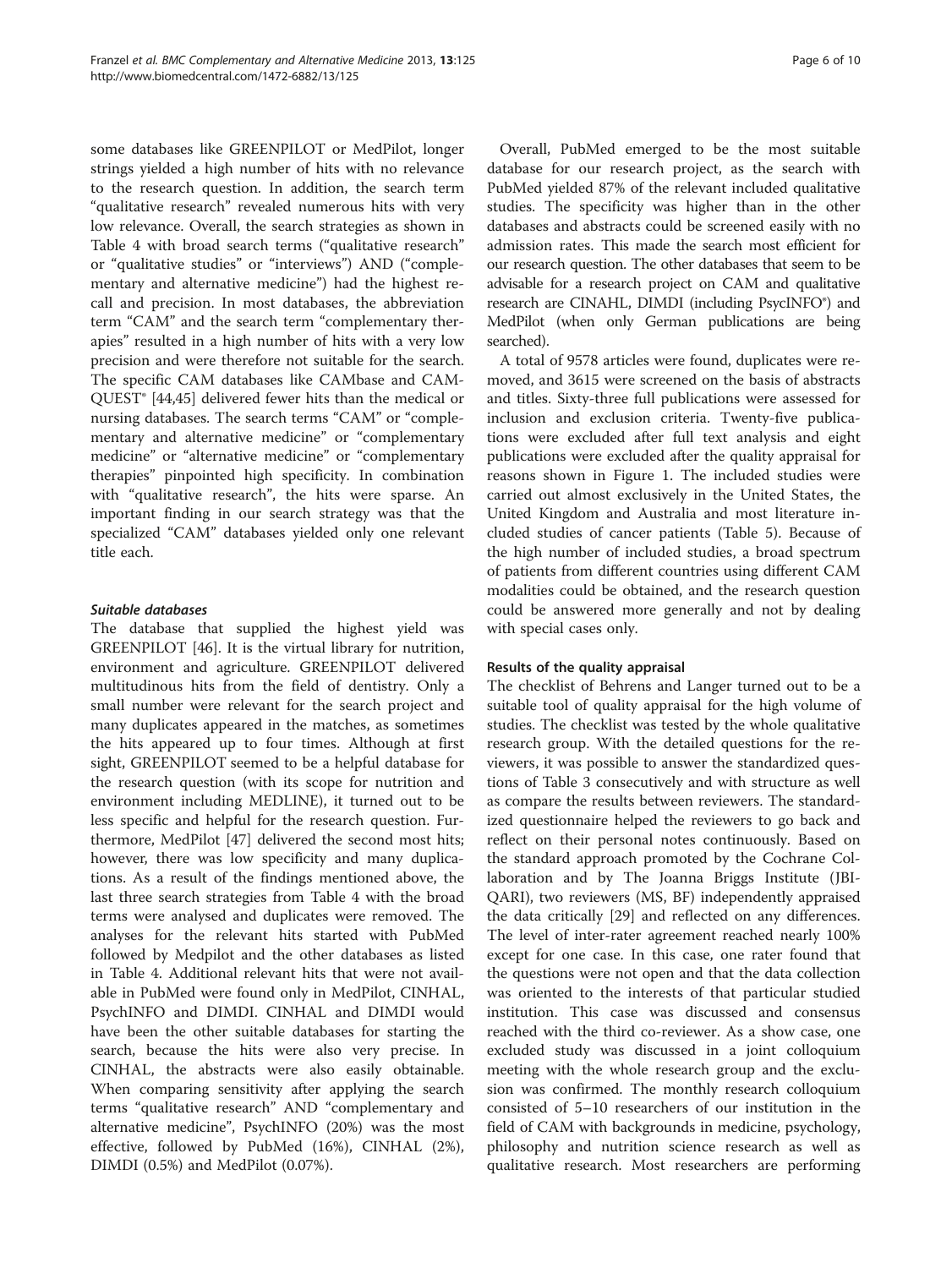<span id="page-6-0"></span>

primary qualitative research projects in CAM and projects for the development of decision aids. Figure 1 lists the final reasons for the exclusion of the appraised studies.

Those final reasons, however, represent a composite of various reasons for the exclusion. The appraisal scheme permitted assessment of methodological rigour and quality in the qualitative studies using individual quality indicators from Behrens and Langer. In the beginning of the meta-ethnographic process in particular, it implied the certainty that the results mentioned in the primary studies were plausible enough to develop a higher interpretation. For most of the criteria, the quality of excluded studies was generally low and consequently this led to their exclusion. When a study was excluded, the principal reason for the exclusion was noted. Because many studies were included in the synthesis, the resulting second-order constructs of the meta-ethnography seemed to be saturated. The themes from the excluded papers would not have altered the meta-synthesis.

Theoretical study saturation was achieved because no new relevant data emerged regarding a category, either to extend or contradict it [\[48](#page-9-0)]. Included studies were conveyed to a spreadsheet for the meta-ethnographic procedure and we extracted the first-order themes from each paper. We then translated our key themes across all articles to determine second-order key themes. The findings from the translation and the resulting second-order themes and subthemes provided the foundation for synthesis of the included studies and the interpretive analysis. The results of the meta-ethnography with "concepts of individualized medicine from the perspective of patients using CAM" will be presented in a further publication.

# **Discussion**

This article demonstrates a case example of how qualitative research in the field of CAM studies was identified and critically appraised for conducting a metaethnography. To make qualitative results more accessible to clinicians and health policy decision makers,

| Illness categorization |    | <b>CAM treatment</b>               |  | Study country          |   | Study participants          |                |
|------------------------|----|------------------------------------|--|------------------------|---|-----------------------------|----------------|
| General medicine       | 9  | Mixed CAM                          |  | USA                    |   | Adults                      | 15             |
| Chronic disease        | 4  | Mind-body (mediation, prayer)      |  | UK                     | 4 | Females                     | 5              |
| Cancer                 | 14 | Body-based therapies (e.g.massage) |  | Australia, New Zealand | 6 | Males                       | 5              |
| <b>HIV</b>             |    |                                    |  | Denmark, Norway        |   | Older Females               |                |
|                        |    |                                    |  | Canada                 |   | Adolescents                 |                |
|                        |    |                                    |  | China                  |   | Families including children | $\overline{2}$ |
|                        |    |                                    |  |                        |   |                             |                |

Table 5 Publications included in the study

\* All education levels including low level education.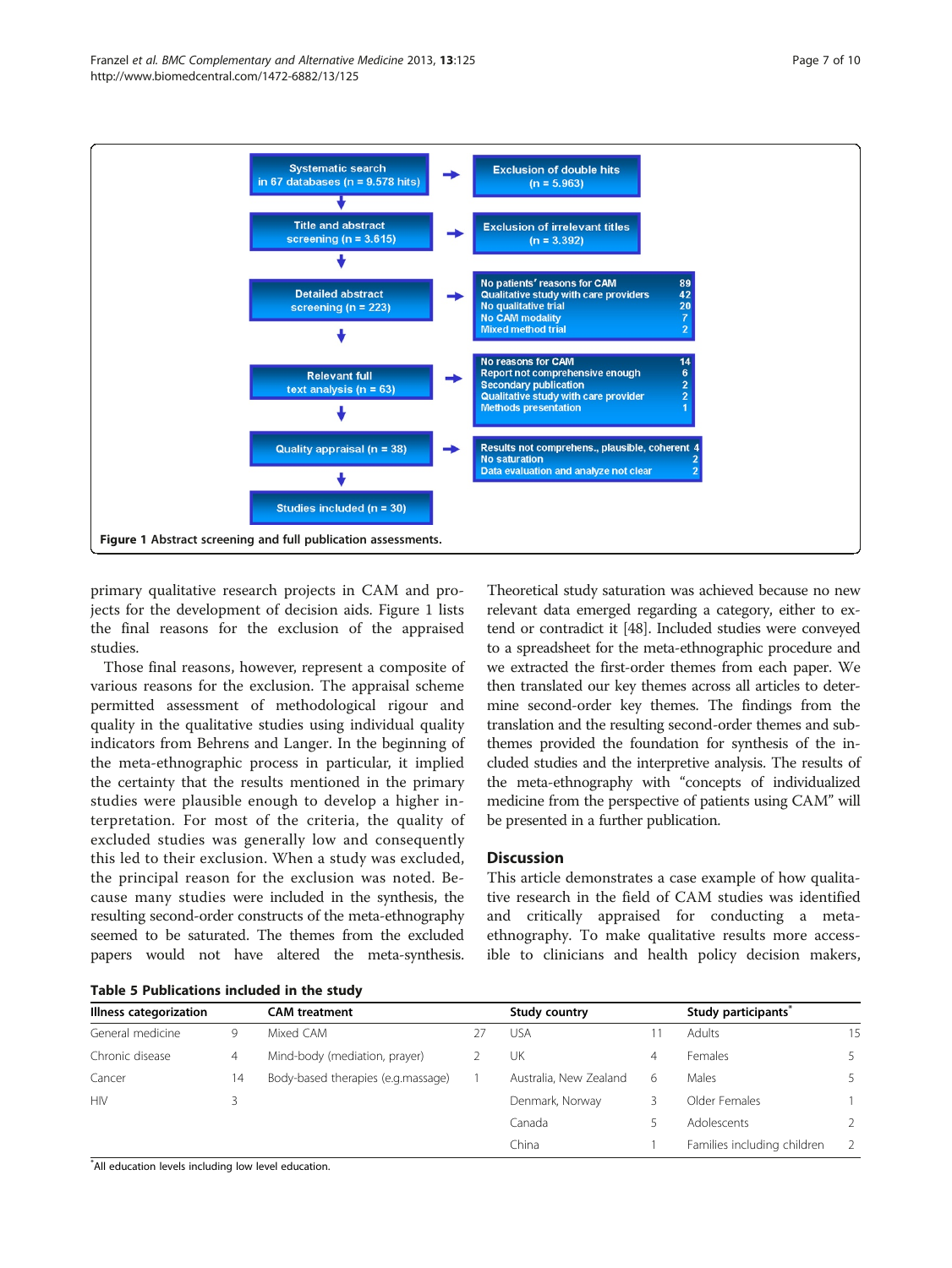findings from related studies can be synthesized. The meta-synthesis methods vary widely, including the search for literature, the appraisal of methods and findings, and finally the synthesis of the existing knowledge [\[24](#page-9-0)]. The search methods in systematic reviews investigating solely RCTs are more or less established, but for qualitative research, an on-going evolution can be observed [[14\]](#page-9-0). The Cochrane Qualitative Methods Group in its Study Collaboration Chapter 7 "Searching for Studies" exclusively described search techniques of qualitative research with the aim of developing methods for the inclusion of findings from qualitative research into systematic reviews [[40\]](#page-9-0). The chapter seeks to build on the guidance of earlier chapters and on generic publications about "Searching for Studies" [[49\]](#page-9-0). The search results shown in Table [4](#page-4-0) are confirmed by findings from other qualitative systematic reviews [[22,50,51](#page-9-0)]. The challenges of retrieving qualitative research are welldocumented [\[50-52](#page-9-0)]. These include non-meaningful titles, a superficial depth of indexing, and poor description of the qualitative methods [[51-53\]](#page-9-0). Poor indexing in databases like GREENPILOT or MedPilot and the diversity of qualitative research also made the development of search strategies for identifying qualitative studies difficult in our project [[14\]](#page-9-0). The difference from other reported search strategies in the literature was our research question. Our research question asked for concepts of individualized medicine from the perspective of patients using CAM in general and not for a specific CAM treatment. We searched for "qualitative research" AND "CAM", which provided abundant references. Plinkington (2007) found also that there is a "fine balance between achieving a search in the CAM field that is sufficiently sensitive to identify all the relevant studies and one that is sufficiently specific to avoid irrelevant information" [[19\]](#page-9-0). For our meta-ethnographic study, it was important to search a range of databases. Four of the fourteen databases listed in Table [4](#page-4-0) showed another single unique study not listed in PubMed. However, in contrast to Pilkington (2007), the specific CAM databases delivered no additional hits for the combination search term "qualitative research" AND "CAM" [[19\]](#page-9-0). Combining the literature search for "qualitative studies" and "CAM" meant "carefully calibrating and recalibrating search strategies to ensure that data collection efforts yield more than narrowly redundant data" [[21\]](#page-9-0). We found that the single broad search terms "qualitative research" or "qualitative studies" or "interviews" had the highest recall and precision. We wanted to ensure that very few qualitative articles were missed and used a sensitive search strategy, but for MedPilot and GREENPILOT the precision for this strategy was very low. Many hits needed to be sorted through to find articles on target and we suggest not using MedPilot and

GREENPILOT for a search question combining "qualitative studies" AND "CAM".

In most databases, the search term "patients' reasons" could not be connected with the search string "qualitative research" and "complementary and alternative medicine". Thus, the literature search question "patients' reasons for CAM" was kept very broad with "complementary and alternative research" AND "qualitative research" and the analysis of hits turned out to be time consuming and complex [[14](#page-9-0)]. As reported by Fleming et al. (2007), longer search strings and detailed key words were less specific and the broader text terms (qualitative research) or (qualitative studies) were more efficient in the search for specific literature [[22](#page-9-0)]. Other published meta-ethnographies in CAM have also reported that the literature search was comprehensive, requiring analysis of numerous hits before starting the quality appraisal [\[35-38\]](#page-9-0).

Murphy et al. (2003) searched biomedical databases on complementary medicine and came to a conclusion similar to ours, that searching databases on CAMrelated topics is challenging because of the diversity in the use of vocabulary and of indexing procedures in different databases [[54\]](#page-9-0). They suggested collaboration among indexers, authors, investigators and information specialists to develop standard terminology in CAM. Because the CAM literature is continuously growing, the dissemination of a controlled vocabulary will become even more important [\[54](#page-9-0)]. CAM trials should be uniformly indexed with a specific medical subject heading (MeSH) term such as "complementary medicine" in all databases as suggested by Bardia et al. (2006) [[20](#page-9-0)].

The CAM databases did not deliver any support.  $CAM-QUEST^®$  is a database for RCTs only; qualitative studies are not listed there. The CAM-QUEST®-database is designed as a search tool for people interested in reliable information on CAM. The aim of the databases is not to rate clinical studies but rather to point out that a large quantity of clinical research in the field of CAM exists. In addition, there is the possibility of performing a search in a large number of homeopathic case reports [[45](#page-9-0)]. It is debatable whether a database like CAM-QUEST<sup>®</sup> should include qualitative studies, having in mind the value of such studies. Although PubMed also has its limitations (e. g., "CAM" often has a different meaning than "complementary and alternative medicine"), we received the most relevant hits in a short time frame. PubMed was shown to be the most effective database because hits were precise and abstracts could easily be obtained and screened. In addition, CINAHL and DIMDI produced precise hits and would have been reasonable databases for starting the search strategy. To reach a critical mass of literature in a search for "CAM" combined with "qualitative research",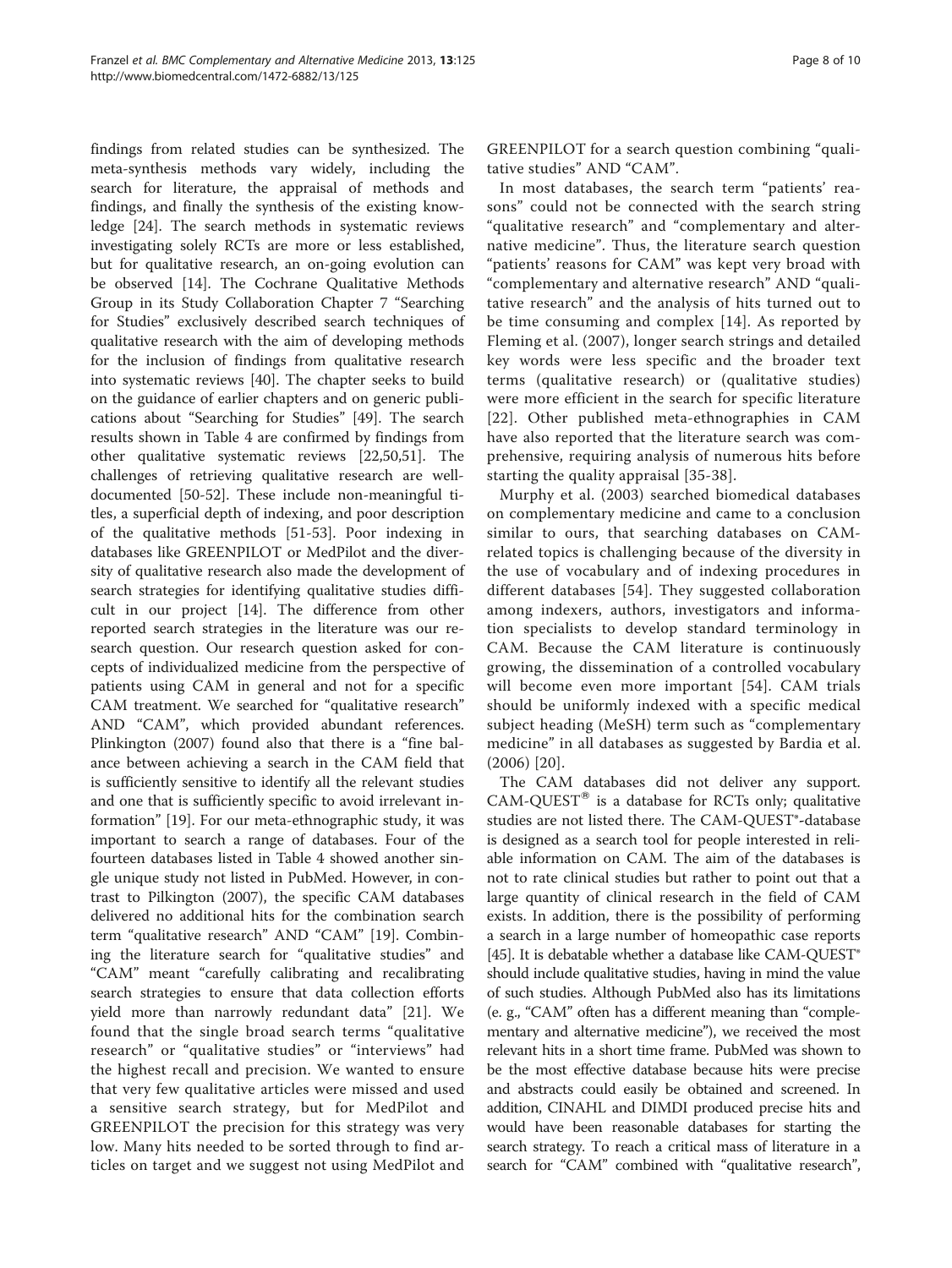<span id="page-8-0"></span>the most effective strategy appears to be to use PubMed as the first database followed by CINHAL (or vice versa), and then continue with PsychINFO and DIMDI (which is another comprehensive database including many other databases). With these main databases, a substantial number can be reached without losing too much time with smaller and less efficient databases. It could then be tested whether saturation of findings has been achieved by analysing special CAM databases and/or by hand searches.

The assessment of the quality of qualitative research remains controversial. It is still a topic of discussion whether to appraise the methodology of qualitative studies at all, to employ one's own qualitative criteria, or to apply quantitative methods. Keeping in mind the guidance of the Cochrane Group, at the beginning of the project we decided to make a considerable effort to search for suitable checklists. According to the Cochrane Qualitative Methods Group, reviewers need to decide for themselves which instrument appears to be most appropriate in the context of their review and use this judgement to determine their choice. Researchers with a quantitative background also need to consider an input from researchers who are familiar with qualitative research, even when an appraisal instrument is adapted for novices in the field [\[41](#page-9-0)].

We decided to use the checklist of Behrens and Langer from the University of Halle since qualitative research with its evidence-based emphasis on the field of nursing seemed to be the most suitable for the research question of patient expectations. However, it could be criticized that this German checklist was not comprehensive enough since we added three additional parameters and it was therefore not validated. The checklist has not been used so far in international published studies and is not mentioned in the Cochrane Qualitative Methods Group handbook. For those reasons, we compared the results of our appraisal with an international validated checklist from Tong et al. [[31](#page-9-0)]. To increase reliability, we appraised the studies again with the supplemental questions from Tong et al. and came to the conclusion that all appraisal results were the same. Hence, we concluded that the checklist from Behrens and Langer is a suitable tool for qualitative research questions like patient perceptions or expectations. However, the checklist of Cohen & Crabtree or Tong et al. could also have been applied for our research question. Generally, we experienced that appraising each study was an important factor for our project when synthesising the studies afterwards. In particular, the plausibility of the data analyses and the reporting of themes seemed to be very important for performing the meta-ethnography afterwards.

Furthermore, the overall questions added from validated checklists to our adjusted checklist from Behrens and Langer (openness, inter-subjective validation and reflexivity) were only rarely reflected in the appraised publications (Table [3\)](#page-4-0) and should be considered for reporting in future qualitative research publications.

# **Conclusions**

The aim of this publication was to present a case study of how to locate and appraise qualitative studies for the conduct of a meta-ethnography in the field of CAM. The example showed that the literature search and appraisal was a very comprehensive task with a large number of possible methods starting with the literature search and ending with the appraisal of existing papers. The findings of our comprehensive database research showed that CAM qualitative studies cannot be easily retrieved from CAM databases. CAM databases should increasingly include qualitative studies, given the value of such studies. PubMed, CINAHL and DIMDI delivered the most precise hits. Databases like GREEPILOT and MEDPILOT seemed less well-suited to searching for qualitative studies. Generally, appraisal of the included studies was a valid exercise, especially for plausibility, which is important for meta-ethnography. Because of the high number of included studies, a broad spectrum of patients in different countries using different CAM modalities could be obtained without the limitation of dealing with special cases only. Further research needs to validate existing methods, and guidance for certain research questions needs to be developed.

#### Abbreviations

CAM: Complementary and Alternative Medicine; HTA: Health Technology Assessment; RCT: Randomized Controlled Trial.

#### Competing interests

The authors declare that they have no competing interests.

#### Authors' contributions

All authors contributed to the development of the manuscript. All authors read and approved the final manuscript.

#### Acknowledgements

We acknowledge the contribution of the quality research colloquium of the chair of Medical Theory, Integrative and Anthroposophic Medicine at University Witten/Herdecke in providing advice and comments on the quality appraisal of the included studies. We are also grateful to Katja Böhm for the English linguistic revision.

#### Received: 18 June 2012 Accepted: 19 April 2013 Published: 3 June 2013

#### References

- 1. About The Cochrane Library: The Cochrane Collaboration: [cited 2011 Aug 26]. [http://www.cochrane.org/cochrane-reviews/about-cochrane-library.](http://www.cochrane.org/cochrane-reviews/about-cochrane-library)
- 2. Barbour RS: Checklists for improving rigour in qualitative research: a case of the tail wagging the dog? BMJ 2001, 322(7294):1115–1117.
- 3. Reis S, Hermoni D, Van-Raalte R, Dahan R, Borkan JM: Aggregation of qualitative studies–From theory to practice: Patient priorities and family medicine/general practice evaluations. Patient Educ Couns 2007, 65(2):214–222.
- 4. Giacomini MK, Cook DJ: Users' guides to the medical literature: XXIII. Qualitative research in health care A. Are the results of the study valid? Evidence-Based Medicine Working Group. JAMA 2000, 284(3):357–362.